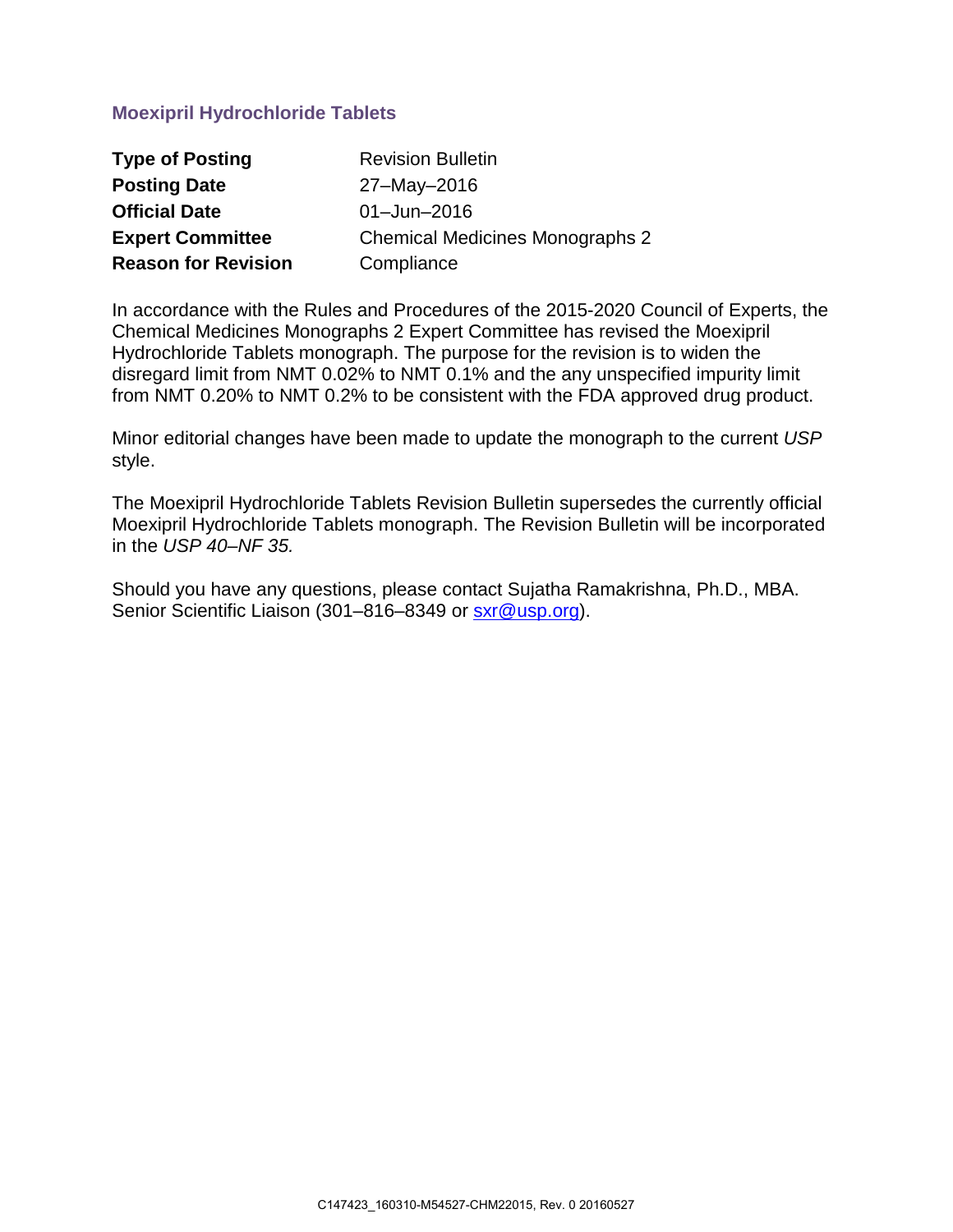## **Moexipril Hydrochloride Tablets**

**DEFINITION**<br> **Standard stock solution:** 0.16 mg/mL of USP Moex-<br>
Moexipril Hydrochloride Tablets contain NLT 90.0% and<br>
MMT 110.0% of the labeled amount of moexipril hydro-<br>
chloride (C<sub>27</sub>H<sub>34</sub>N<sub>2</sub>O<sub>7</sub> · HCl).<br>
Chloride

- 
- **A. OLIRAVIOLET ABSORPTION** (1970)<br> **B.** The retention time of the major peak of the *Sample*<br>
solution corresponds to that of the *Standard solution*, as<br>
obtained in the *Assay*.<br> **SAY**<br>
SAY<br>
Analysis<br>
SAY<br>
Analysis

### • PROCEDURE

- Buffer: 0.01 M potassium dihydrogen phosphate **Diluent:** Acetonitrile and water (30:70)<br>**Diluent:** Acetonitrile and water (30:70)<br>**Mobile phase:** Acetonitrile and *Buffer* (350:650)
- Standard solution: 0.075 mg/mL of USP Moexipril Hydrochloride RS in *Diluent*. Initially fill with *Diluent* to about 70% of the total volume, and sonicate. Further *r*<sub>*U*</sub> = peak response of moexipril from the *Sample*<br>
dilute with *Dilute with <i>Dilute with a solution*<br>
dilute with *Dilute in solution* and solution: Nominally 0.
- **Sample solution:** Nominally 0.075 mg/mL of moexipril<br>
hydrochloride in *Diluent*, prepared from a sufficient<br>
number of crushed Tablets as follows. Add *Diluent* to<br>
about 75% of the total volume, and sonicate for 30<br>
mi

- 
- 
- 
- 
- 
- 

- 
- 
- 
- 

**Samples:** *Standard solution* and *Sample solution* **IMPURITIES** Calculate the percentage of the labeled amount of moexipril hydrochloride  $(C_{27}H_{34}N_2O_7 \cdot HCl)$  in the portion of Tablets taken: *Change to read:*

Result =  $(r_U/r_S) \times (C_S/C_U) \times 100$  • ORGANIC IMPURITIES

- 
- 
- $r_5$  = peak response from the *Standard solution*<br>  $C_5$  = concentration of USP Moexipril Hydrochloride<br>
RS in the *Standard solution* (mg/mL)<br>  $C_U$  = nominal concentration of moexipril
- *C*<sub>*U*</sub> E<sub>*U*</sub> *C*<sub>*U*</sub>  $C$ <sup>*U*</sup> *C*<sub>*C*</sub> *C*<sub>*U*</sub> *C*<sub>*U*</sub> *C*<sub>*U*</sub> *C*<sub>*U*</sub> *C*<sub>*U*</sub> *C*<sub>*U*</sub> *C*<sub>*U*</sub> *C*<sub>*U*</sub> *C*<sub>*U*</sub> *C*<sub>*U*</sub> *C*<sub>*U*</sub> *C*<sub>*U*</sub> *C*<sub>*U*</sub> *C*<sub>*U*</sub> *C*<sub>*U*</sub> *C*<sub>*U*</sub> *C*<sub>*U*</sub> *C*<sub>*U*</sub> *C*<sub>*U*</sub> *C*<sub>*U*</sub>

**Buffer, Diluent, Mobile phase, Chromatographic system, and System suitability:** Proceed as directed in

**Medium:** Water; 900 mL<br>**Apparatus 2:** 50 rpm

- 
- **Time:** 15 min
- 
- **IDENTIFICATION**<br> **A LILTRAVIOLET ARSOPPTION** (1971I) **Solution** for 15-mg Tablet strength and 0.008 mg/mL<br> **A LILTRAVIOLET ARSOPPTION** (1971I) **Solution** of USP Moexipril Hydrochloride RS in *Medium* from • **<sup>A</sup>. ULTRAVIOLET ABSORPTION** 〈**197U**〉 of USP Moexipril Hydrochloride RS in *Medium* from the *Standard stock solution* for 7.5-mg Tablet strength •
	-
	-

### **ASSAY Analysis**

**Samples:** *Standard solution and Sample solution* Calculate the percentage of the labeled amount of

$$
Result = (r_U/r_S) \times (C_S/L) \times V \times 100
$$

- 
- 
- 
- 
- the property of the total value of Medium, 900 mL<br>
with intermittent shaking. Dilute with Diluent to<br>
volume, and pass through a suitable filter of 0.45-µm<br>
pore size.<br>
Chromatographic system<br>
(See Chromatography (621), S
	-
- Node: LC<br>
Mode: LC<br>
Detector: UV 210 nm<br>
In in instability<br>
Column: 4.6-mm × 15-cm; 5-µm packing L7<br>
Column: 4.6-mm × 15-cm; 5-µm packing L7<br>
Column: 4.6-mm × 15-cm; 5-µm packing L7<br>
Column: 4.6-mm × 15-cm; 5-µm packing L
	-
	-
- Tailing factor: NMT 2.0<br>
Relative standard deviation: NMT 2.0% **DUIFORMITY OF DOSAGE UNITS**  $\langle 905 \rangle$ : Meet the require-<br>
Analysis<br>
Samples: Standard solution and Sample solution<br> **IMPURITIES**

**Solution A:** 0.025% trifluoroacetic acid in water *<sup>r</sup><sup>U</sup>* = peak response from the *Sample solution* **Solution B:** Acetonitrile and tetrahydrofuran (90:10)

| ٠ |  |  |  |
|---|--|--|--|
|---|--|--|--|

| <b>ITVOLUCTIIOTIGE III LITE SUITIDIE SOIULIOII</b>       |               |                          |                          |
|----------------------------------------------------------|---------------|--------------------------|--------------------------|
| (mg/mL)<br>Acceptance criteria: 90.0%-110.0%             | Time<br>(min) | <b>Solution A</b><br>(%) | <b>Solution B</b><br>(%) |
|                                                          |               |                          |                          |
| PERFORMANCE TESTS<br>• Dissolution $\langle 711 \rangle$ |               |                          |                          |
| Test 1                                                   | 60            |                          |                          |
| Buffer, Diluent, Mobile phase, Chromatographic sys-      |               |                          |                          |

**tem,** and **System suitability:** Proceed as directed in **Impurity stock solution:** 0.12 mg/mL of USP Moexipril the *Assay*. Related Compound G RS in *Diluent*. [NOTE—Sonication may be necessary for complete dissolution.]

**System suitability solution:** 1.2 mg/mL of USP Moexipril Hydrochloride RS and 2.4 µg/mL of USP Moexipril